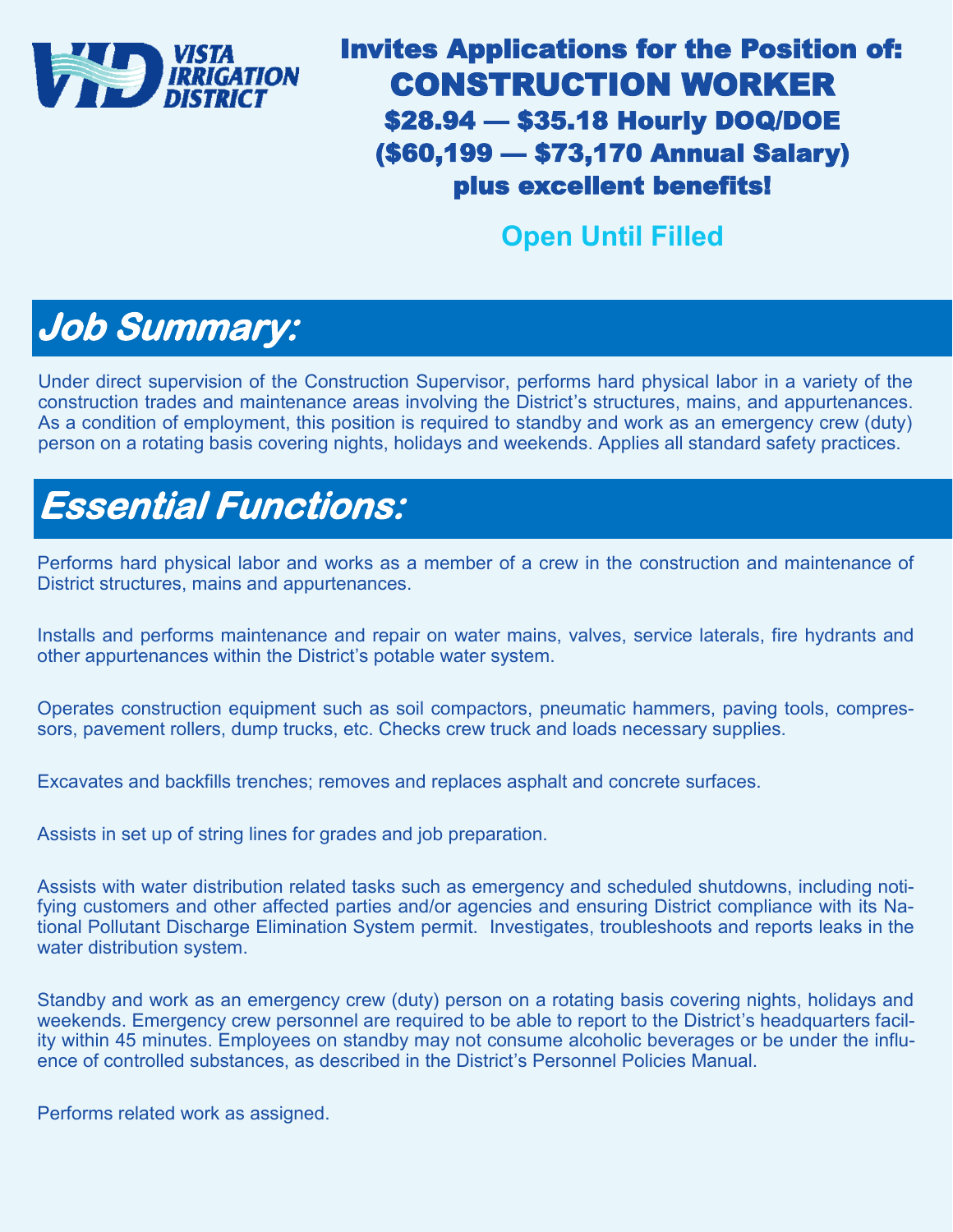### **Qualifications:**

Education and experience equivalent to graduation from high school. Experience in construction and/or maintenance in a water or sewer utility is desirable.

Must have a valid California driver's license and be acceptable to the District's automobile liability insurance carrier.

Must establish and maintain effective working relations with other personnel and promote good relations with the public.

Must possess a Water Distribution Operator D1 certification (or higher) administered by the California Drinking Water Certification program or obtain the required certification within one year of starting work in this position.

Must pass fit testing for an air purifying respirator.

#### **Benefits:**

The District provides the following benefits:

- Medical Insurance (Employee and dependents).
- Vision Care (Employee and dependents employee contribution required).
- Dental Insurance (Employee and dependents employee contribution required).
- Life Insurance (2 x Annual Salary).
- Accidental Death and Dismemberment Insurance.
- Disability Insurance (30-day qualification period).
- PERS (Public Employees Retirement System) Pension—employee contribution required.
- 13 paid holidays and 15 days of vacation.
- Paid sick leave.
- Deferred compensation match.
- College tuition reimbursement.
- Pre-tax spending accounts for medical and dependent care.
- Alternative work schedule (every other Friday off optional).

#### **The District:**

Vista Irrigation District (District) was formed in 1923 to provide water to the community of Vista. The District also supplies water to portions of the cities of Escondido, Oceanside, San Marcos and some unincorporated areas of San Diego County. Located seven miles from the Pacific Ocean in northern San Diego County, Vista is the "climatic wonderland of the United States" with an average daily temperature of 74 degrees.

Rolling hills and a pleasant rural surrounding, combined with relatively affordable housing prices and a strong community, make Vista an ideal place to live and work. Vista has been recognized in a national publication as being one of the "50 fabulous places to raise a family." In addition to the beautiful beaches to the west, within a 60-mile radius of Vista can be found the dynamic city of San Diego and the Mexican border to the south, snow-capped mountains and majestic deserts to the east, and Disneyland and the Los Angeles metropolitan area to the north.